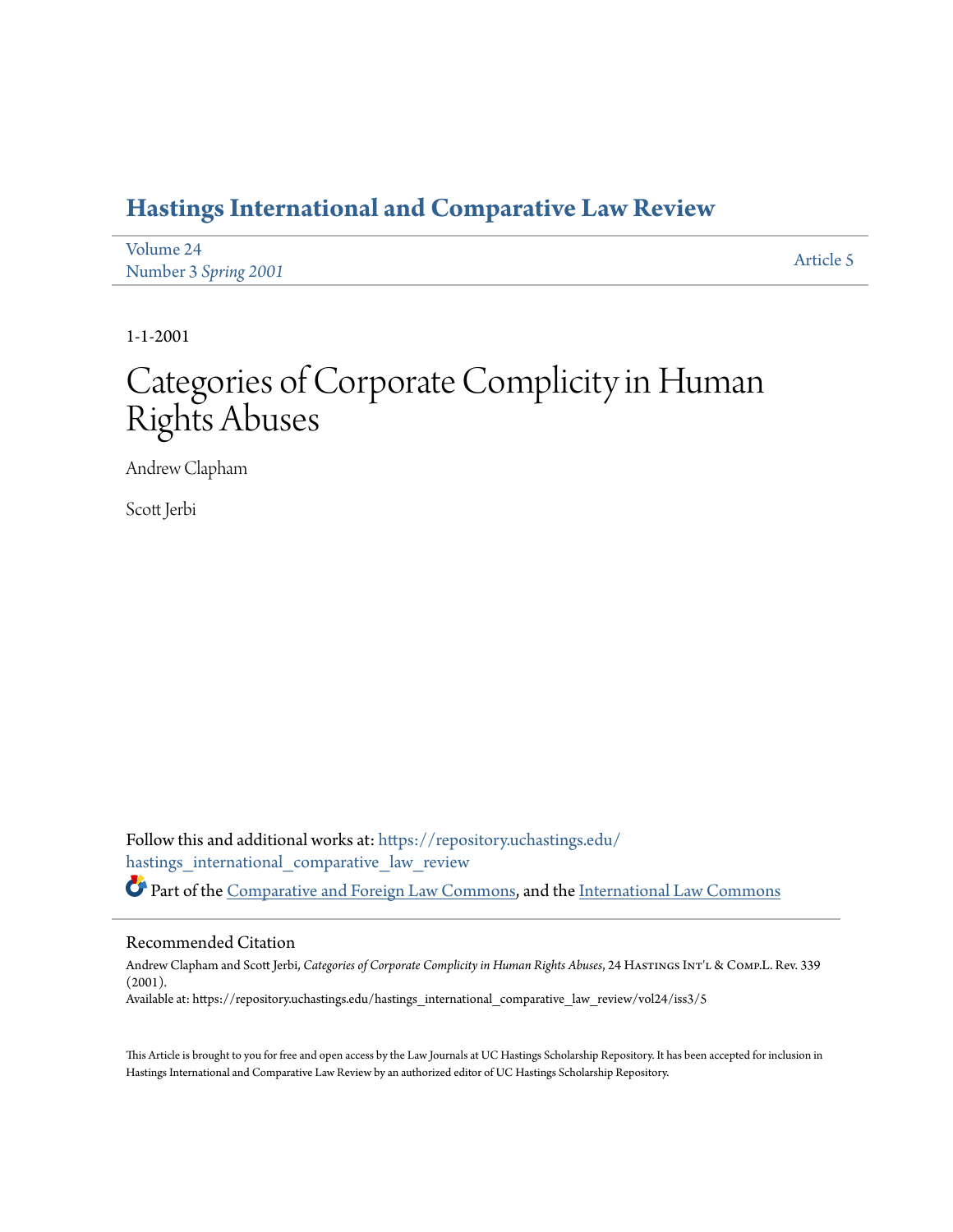# **Categories of Corporate Complicity in Human Rights Abuses\***

*BY* ANDREW CLAPHAM\*\* AND SCOTr JERBI\*\*\*

#### **Introduction**

The movement towards greater corporate social responsibility is now entering a phase where the parameters of this responsibility are being defined. In the field of human rights, there are growing expectations that corporations should do everything in their power to promote universal human rights standards, even in conflict situations where governance structures have broken down. At the same time, corporations may fear that they are being asked to take on responsibilities of the state. This is coupled with concerns, including by some human rights advocates, that by stressing the corporate role, government responsibilities for protecting human rights could inadvertently be downgraded.

The boundaries of what is expected from business, and what a state is obliged to do under international law, cannot be neatly drawn. It must be stressed, however, that governments do still possess wide powers over-and primary responsibility for-the well being of their citizens and for the protection of human rights. Corporations, even as they agree to take on greater responsibility in the human rights field, do not have the same legal duties as states under international law and cannot be expected to substitute for the role of governments.

What is the responsibility of a business with operations in a country where human rights violations are widespread or where

<sup>\*</sup> This paper is based on a background paper for the Global Compact dialogue on the role of the private sector in zones of conflict, New York, March 21-22, 2001.

<sup>\*\*</sup> Andrew Clapham is an Associate Professor of Public International Law, Graduate Institute of International Studies, Geneva.

<sup>\*\*\*</sup> Scott Jerbi is a Human Rights Officer in the Office of the High Commissioner for Human Rights (OHCHR). Any opinion expressed in this piece is not necessarily the official view of OHCHR.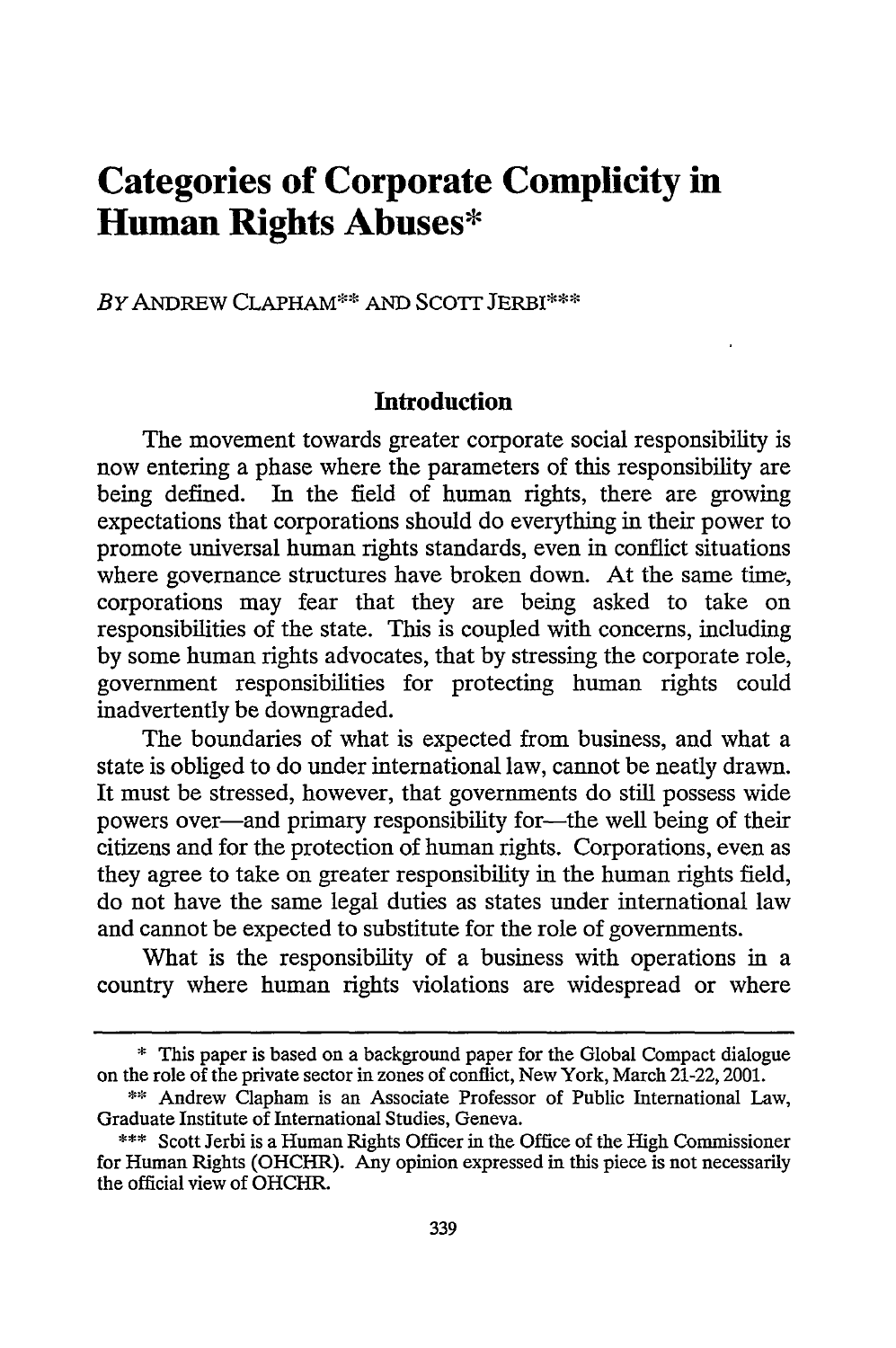company revenues help support an oppressive regime? Should a corporation be expected to influence government policies concerning human rights and the rule of law? What role should business play in conflict prevention and resolution or in development efforts? It is against this background that the notion of corporate complicity in human rights violations has emerged.

In broad terms, the suggestion of complicity often implies that corporations may aid and abet serious violations of international law by the State. Advocates of greater corporate accountability for human rights violations argue that companies do sometimes significantly contribute to the ability of a government to carry out systematic abuses of human rights. At the same time, business leaders have raised concerns about the lack of clarity in the definition of corporate complicity and the possible damage that such accusations can cause to business reputations.

## **I. Putting Complicity in Context**

The Universal Declaration of Human Rights is one of the foundations of international human rights law. It is accepted as a statement of universal human rights, i.e., the rights it proclaims are to be respected in every country or culture. The Declaration also serves as a point of reference for good practice and benchmarks, including for business. The preamble of the Universal Declaration states that "every individual and every organ of society, keeping this Declaration constantly in mind, shall strive **by** teaching and education to promote respect for these rights and freedoms and by progressive measures, national and international, to secure their universal and effective recognition and observance  $\dots$ ."

As a major guide and compilation of corporate practice in the field of human rights points out:

While companies may not be in the habit of referring to themselves as 'organs of society,' they are a fundamental part of society. As such, they have a moral and social obligation to respect the universal rights enshrined in the Declaration. While a company is not legally obliged under international law to comply with these standards, those companies who have violated them have found, to their cost, that society at large will condemn them. A growing nucleus of transnational companies has incorporated an explicit

*<sup>1.</sup> Universal Declaration of Human Rights,* G.A. Res. 217A (III), U.N. Doc. A/810, preamble (1948).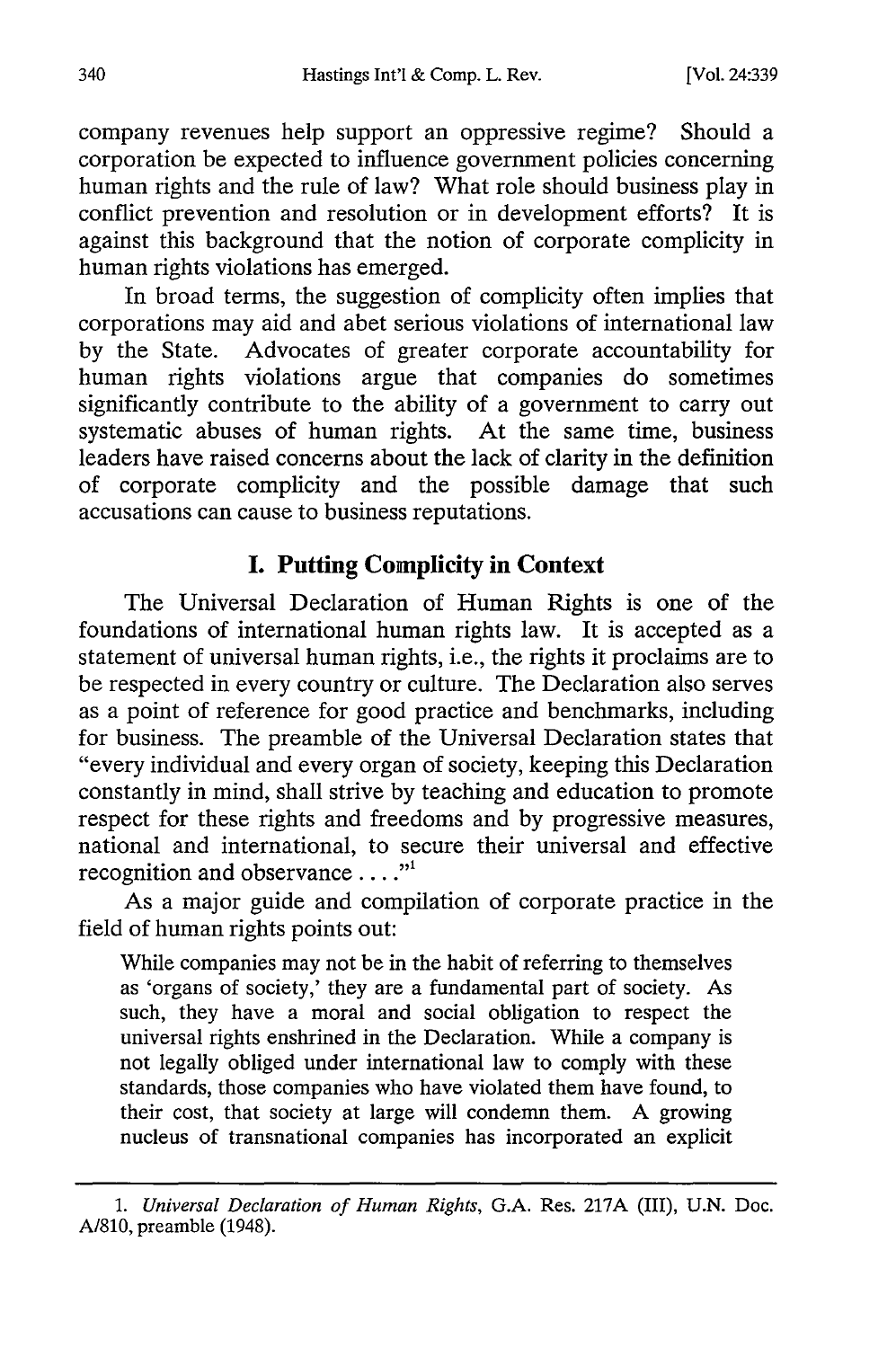commitment in their business principles and codes of conduct to uphold the rights enshrined in the UDHR.<sup>2</sup>

When U.N. Secretary-General Kofi Annan first proposed the Global Compact in January 1999, he asked world business to "support and respect the protection of international human rights within their spheres of influence" and "to make sure their own corporations were not complicit in human rights abuses. $"$ 

We could describe these first two of the Global Compact's nine principles as containing two basic rules. First, a responsibility to promote human rights and a duty to avoid commission of abuses, and, second, a prohibition on complicity in others' human rights violations.4

The spectrum of activities that have been linked to the notion of corporate complicity in human rights abuses is well described in the beginning of Margaret Jungk's *Practical Guide to Addressing Human Rights Concerns for Companies Operating Abroad:*

Regrettably, multinationals are sometimes guilty of complicity in human rights violations perpetrated by governments. There are many cases where businesses have, for example, promoted the forcible transfer of populations from land which they required for business operations. At other times, by simply "doing business" with the national government, companies have unintentionally aggravated human rights disputes, for example, in cases where minority groups have claimed autonomy over an area. Even where a company's operations do not directly impact upon human rights issues, the company may nonetheless be called upon to speak out or act when an oppressive government violates its citizens' rights.<sup>5</sup>

This range of expectations represents the contemporary meaning given to the complicity concept in the literature on business and human rights. One could ask whether this list is complete and whether there are different degrees or types of complicity. To begin to address these issues, it is suggested that the concept of complicity

**<sup>2.</sup>** AMNESTY INTERNATIONAL & THE PRINCE OF WALES BUSINESS LEADERS FORUM, HUMAN **RIGHTS:** Is IT **ANY** OF YOUR BUSINESS? 23 (2000) [hereinafter **Al** & PWBF].

<sup>3.</sup> Kofi Annan, U.N. Secretary-General, Address to World Economic Forum (Jan. 31,1999), *in* U.N. Doc. No. SG/SM/6881/Rev.1 (1999).

<sup>4.</sup> Global Compact, *available at* http://www.unglobalcompact.org/un/gc/unweb.nsf/content/thenine.htm (last visited Aug. 31,2001).

<sup>5.</sup> MARGARET **JUNGK,** PRACTICAL GUIDE TO **ADDRESSING** HUMAN **RIGHTS CONCERNS** FOR COMPANIES OPERATING ABROAD 171 (1999).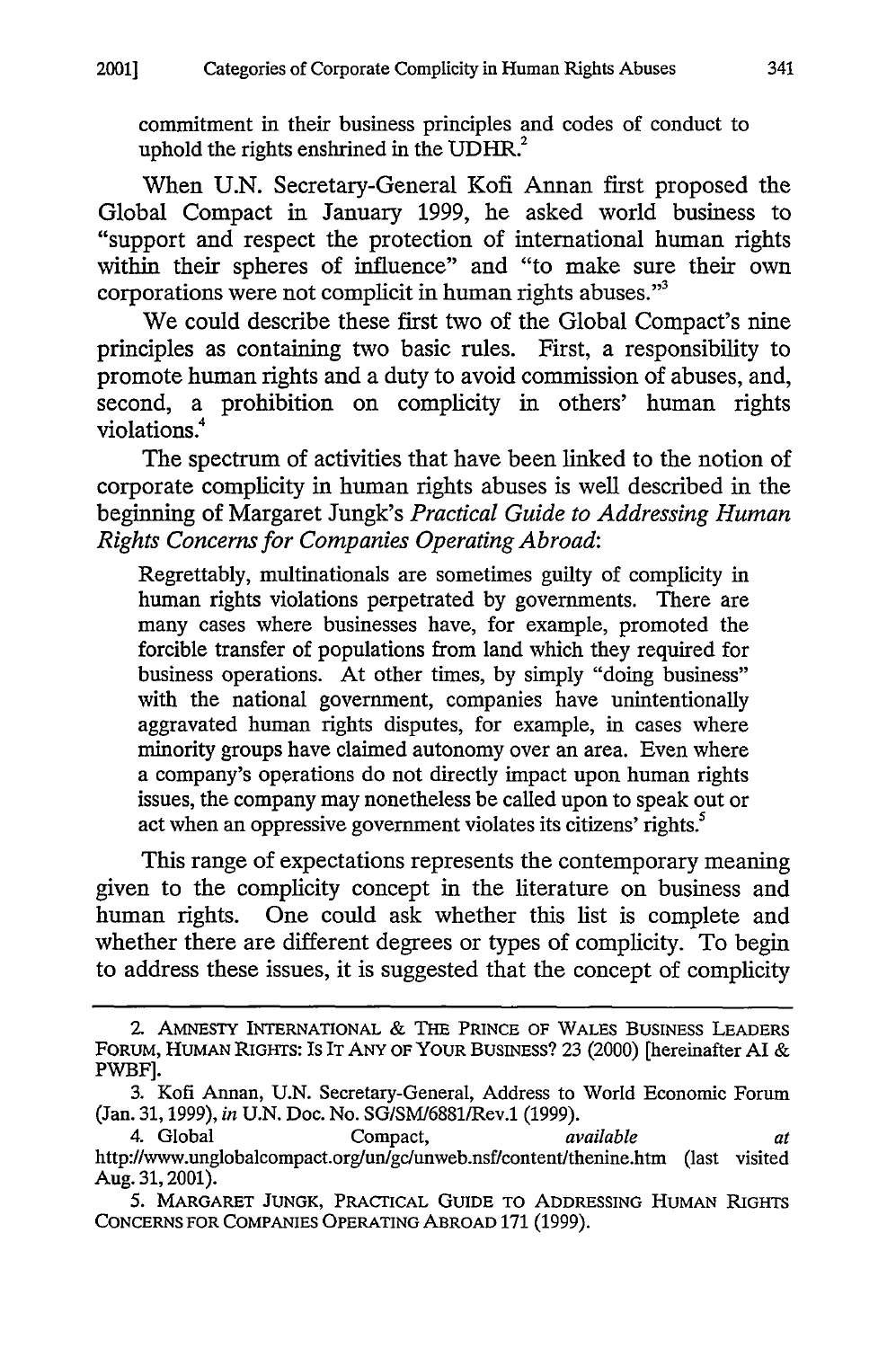should be divided into three categories: direct, indirect and silent complicity.

## **II. Direct Corporate Complicity**

Much of the business and human rights literature avoids drawing up clear boundaries for the categories of corporate complicity in human rights abuses. A review of international criminal law suggests that direct complicity requires intentional participation, but not necessarily any intention to do harm, only knowledge of foreseeable harmful effects. A corporation that knowingly assists a state in violating the customary international law principles contained in the Universal Declaration of Human Rights could be viewed as directly complicit in such a violation. For example, a company that promoted, or assisted with, the forced relocation of people in circumstances that would constitute a violation of international human rights could be considered directly complicit in the violation.

It is important to note that in criminal law an accomplice can usually be tried for complicity in a crime even where the principal perpetrator has not been identified or where guilt could not be proven against that principal. Equally important, the accomplice need not desire that the principal offence be committed. To understand better the scope of direct complicity, we might consider some passages from judgements of the U.N.'s International Criminal Tribunals.

The International Criminal Tribunal for Rwanda addressed both issues mentioned above in the *Akayesu* case.<sup>6</sup> The first question is whether an accomplice can be tried for complicity in a crime even where the principal perpetrator has not been identified or where the guilt of that principal perpetrator could not be proven. The Tribunal Chamber asserted that all criminal systems provide that an accomplice can be tried in the absence of the conviction of the principal perpetrator.<sup>7</sup> The abuse must have occurred but it does not have to have been formally proven in a court of law.

The second issue concerned the question of whether the accomplice must desire that the principal offence be committed. Again, the Chamber embarked on a comparative exercise and

<sup>6.</sup> Prosecutor v. Akayesu, Judgment, No. ICTR-96-4-T (ICTR Trial Chamber Sept. 2, 1998), *available at* Sept. 2, 2, 1998), Sept. *available*<br>http://www.ictr.org/ENGLISH/cases/Akayesu/judgment/akay001.htm.

<sup>7.</sup> *Id.*  $\sqrt{9}$  531.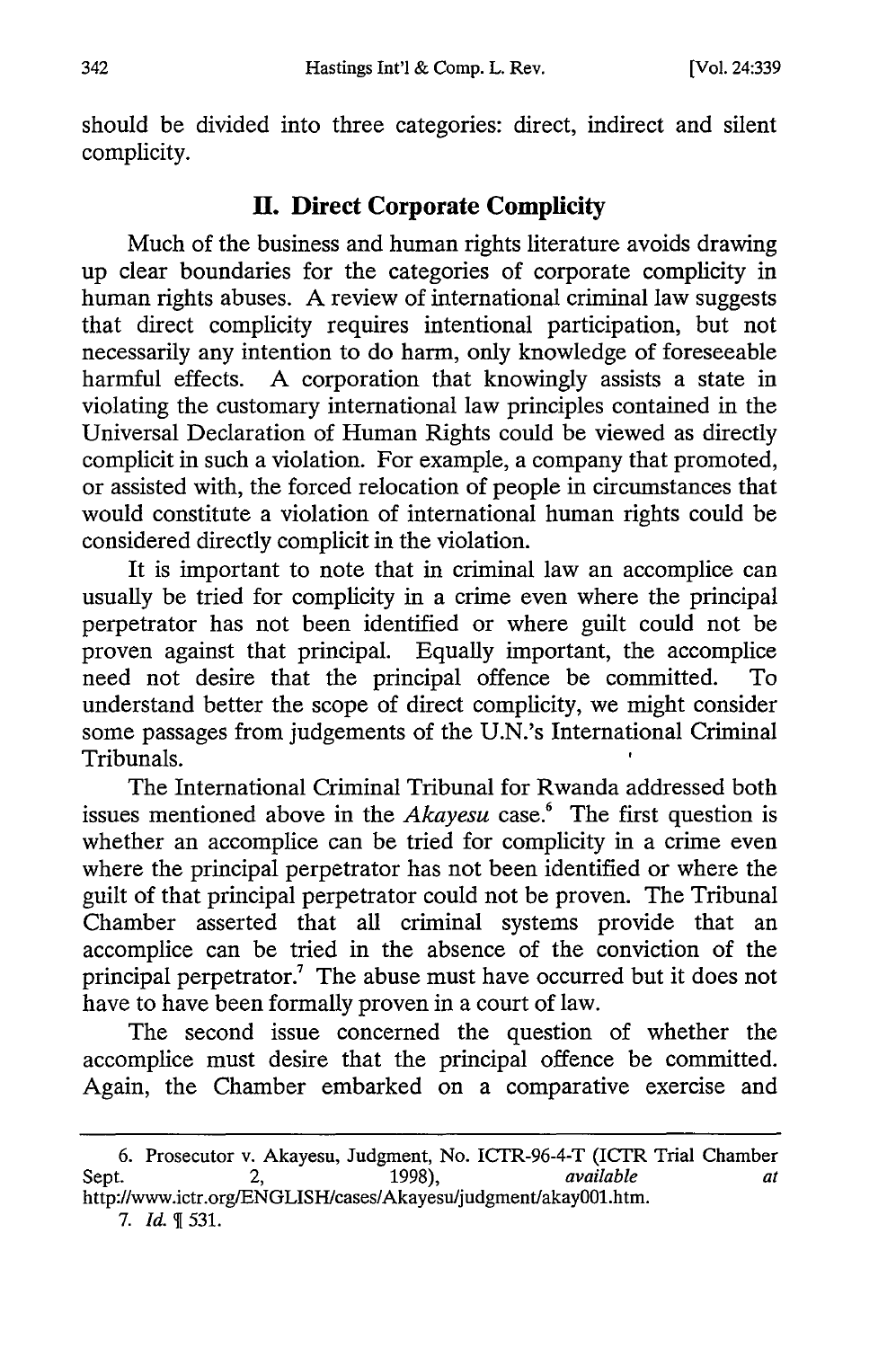asserted that "in all criminal Civil law systems, under Common law, notably English law, generally, the accomplice need not even wish that the principal offence be committed."<sup>8</sup> They concluded: "As a result, anyone who knowing of another's criminal purpose, voluntarily aids him or her in it, can be convicted of complicity even though he regretted the outcome of the offence."'

Interestingly, the U.N. Tribunal's Chamber bases its reasoning in part on an English case, *National Coal Board v. Gamble,* that involved corporate complicity by an employee of the National Coal Board in the corporate offence of overloading a lorry." The judgment continues:

The intent or mental element of complicity implies in general that, at the moment he acted, the accomplice knew of the assistance he was providing in the commission of the principal offence. In other words, the accomplice must have acted knowingly.

Moreover, as in all criminal Civil law systems, under Common law, notably English law, generally, the accomplice need not even wish that the principal offence be committed. In the case of *National Coal Board v. Gamble,* Justice Devlin stated:

"an indifference to the result of the crime does not of itself negate abetting. If one man deliberately sells to another a gun to be used for murdering a third, he may be indifferent about whether the third lives or dies and interested only the cash profit to be made out of the sale, but he can still be an aider and abettor."<sup>11</sup>

With regard to the concept of accomplice liability for someone who generally aids and abets an international crime, we can refer to the intentional participation test articulated by the International Criminal Tribunal for the Former Yugoslavia. In the *Tadic* case, the Trial Chamber summarized the test as follows:

The most relevant sources for such a determination are the Niimberg war crimes trials, which resulted in several convictions for complicitous conduct. While the judgments generally failed to discuss in detail the criteria upon which guilt was determined, a clear pattern does emerge upon an examination of the relevant cases. First, there is a requirement of intent, which involves

<sup>8.</sup> *Id.* 539.

*<sup>9.</sup> Id.*

<sup>10.</sup> *See* Nat'l Coal Bd. v. Gamble, 1 Q.B. 11 (1959).

<sup>11.</sup> *Akayesu*, Judgment, II 538, 539.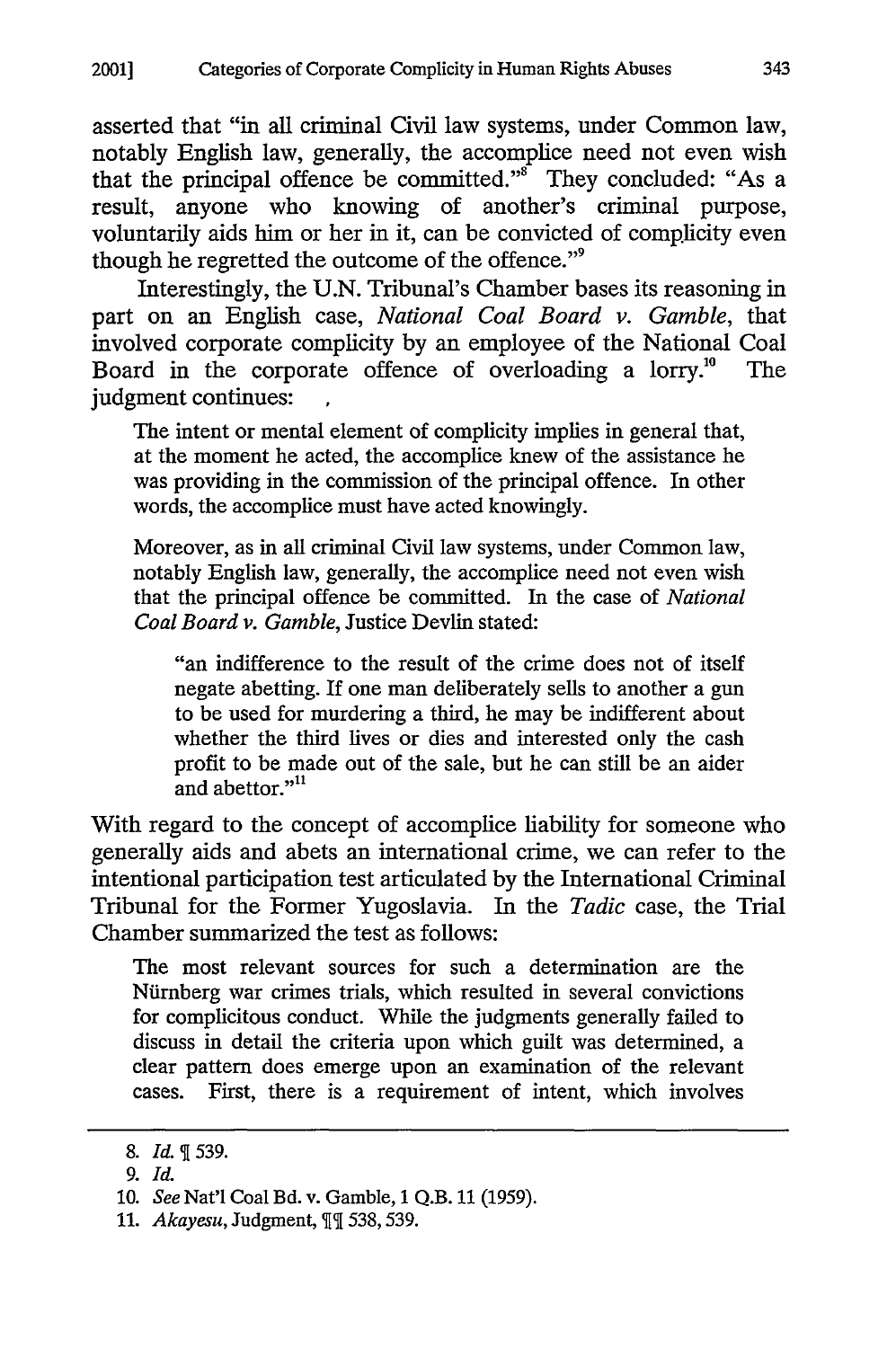awareness of the act of participation coupled with a conscious decision to participate by planning, instigating, ordering, committing, or otherwise aiding and abetting in the commission of a crime. Second, the prosecution must prove that there was participation in that the conduct of the accused contributed to the commission of the illegal act.<sup>12</sup>

These applications of the complicity concept by the U.N. Rwanda and Yugoslavia Tribunals in international trials for war crimes and genocide have to be seen perhaps in their special contexts. But complicity has also been referred to by the U.N. International Criminal Tribunal for the Former Yugoslavia in the *Furundzija* judgement, which discussed torture as a human rights crime even in the absence of an armed conflict.<sup>13</sup> It was even suggested in that case that presence alone may be enough to constitute participation under certain circumstances:

It may be inferred from this case [the *Synagogue* case] that an approving spectator who is held in such respect by the other perpetrators that his presence encourages them in their conduct, may be guilty of complicity in a crime against humanity.

It appears from the *Synagogue* and *Pig-cart parade* cases that presence, when combined with authority, can constitute assistance in the form of moral support, that is, the actus reus of the offence. The supporter must be of a certain status for this to be sufficient for criminal responsibility. This emphasis on the accused's authority was also affirmed in *Akayesu.* Jean-Paul Akayesu was the *bourgmestre,* or mayor, of the Commune in which atrocities, including rape and sexual violence, occurred. That Trial Chamber considered this position of authority highly significant for his criminal liability for aiding and abetting: "The Tribunal finds, under Article 6(1) of its Statute, that the Accused, having had reason to know that sexual violence was occurring, aided and abetted the following acts of sexual violence, by allowing them to take place on or near the premises of the bureau communal and by facilitating the commission of such sexual violence through his words of encouragement in other acts of sexual violence which, by virtue of

<sup>12.</sup> Prosecutor v. Tadic, 112 I.L.R. 1, 229 (ICrY 1997), *available at* http://www.un.org/icty/tadic/trialc2/judgement/index.htm (May 7, 1997). 13. *See* Prosecutor v. Furundzija, Judgment, No. IT-95-17/1 (ICTY Trial

Chamber Dec. 10, 1998), *available at* Chamber Dec. 10, 1998),<br>http://www.un.org/icty/furundzija/trialc2/judgement/index.htm.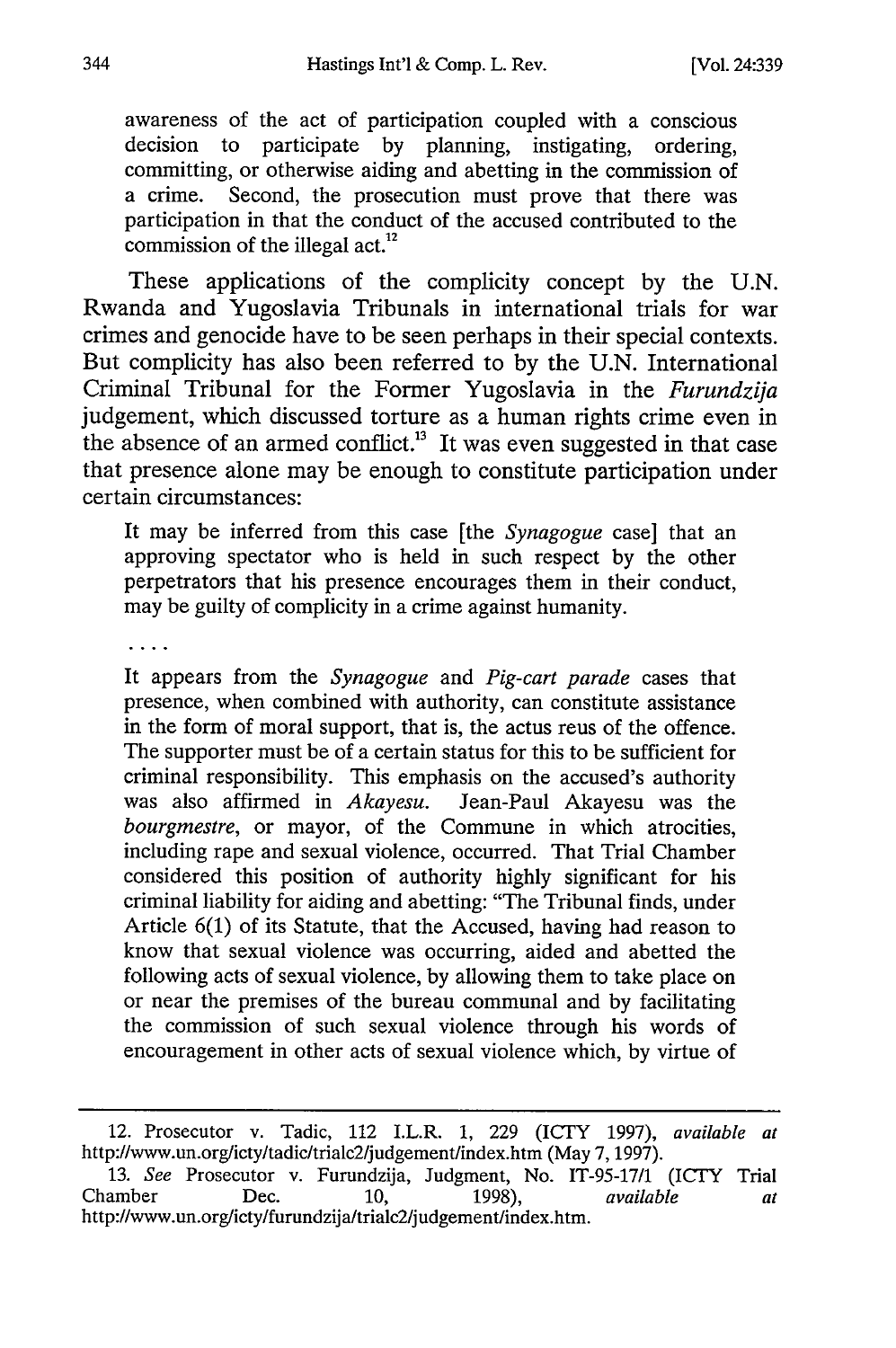his authority, sent a clear signal of official tolerance for sexual violence, without which these acts would not have taken place...." Furthermore, it can be inferred from this finding that assistance need not be tangible. In addition, assistance need not constitute an indispensable element, that is, a *conditio sine qua non* for the acts of the principal.

. . . .

In sum, the Trial Chamber holds that the actus reus of aiding and abetting in international criminal law requires practical assistance, encouragement, or moral support which has a substantial effect on the perpetration of the crime.

It is relevant for our purposes that the complicity concept has been examined and applied by these U.N. Tribunals in situations where the accused was not the principal perpetrator of the crimes, but has merely through his or her knowing participation encouraged and contributed to the wrongful act. The Rwanda Tribunal simply stated that "[t]he ingredients of complicity under Common Law do not appear to be different from those under Civil Law. To a large extent, the forms of accomplice participation, namely 'aid and abet, counsel and procure,' mirror those conducts characterized under Civil Law as Taide et l'assistance, la fourniture des moyens."<sup>15</sup>

The U.N. International Criminal Tribunal for the Former Yugoslavia summarized its examination of the international case law in a way that distinguishes complicity (aiding and abetting) from common design. This is the same as the distinction between accomplices and co-perpetrators. For the crime to be committed one needs both the actus reus (material element) and the mens rea (mental element).

In sum, the Trial Chamber holds the legal ingredients of aiding and abetting in international criminal law to be the following: the actus reus consists of practical assistance, encouragement, or moral support which has a substantial effect on the perpetration of the crime. The mens rea required is the knowledge that these acts assist the commission of the offence. This notion of aiding and abetting is to be distinguished from the notion of common design, where the actus reus consists of participation in a joint criminal

<sup>14.</sup> *Id.* 207,209,235 (footnotes omitted).

<sup>15.</sup> Prosecutor v. Akayesu, Judgment, No. ICTR-96-4-T, ¶ 535 (ICTR Trial Chamber Sept. 2, 1998), *available at* http://www.ictr.org/ENGLISH/cases/Akayesu/judgment/akay001.htm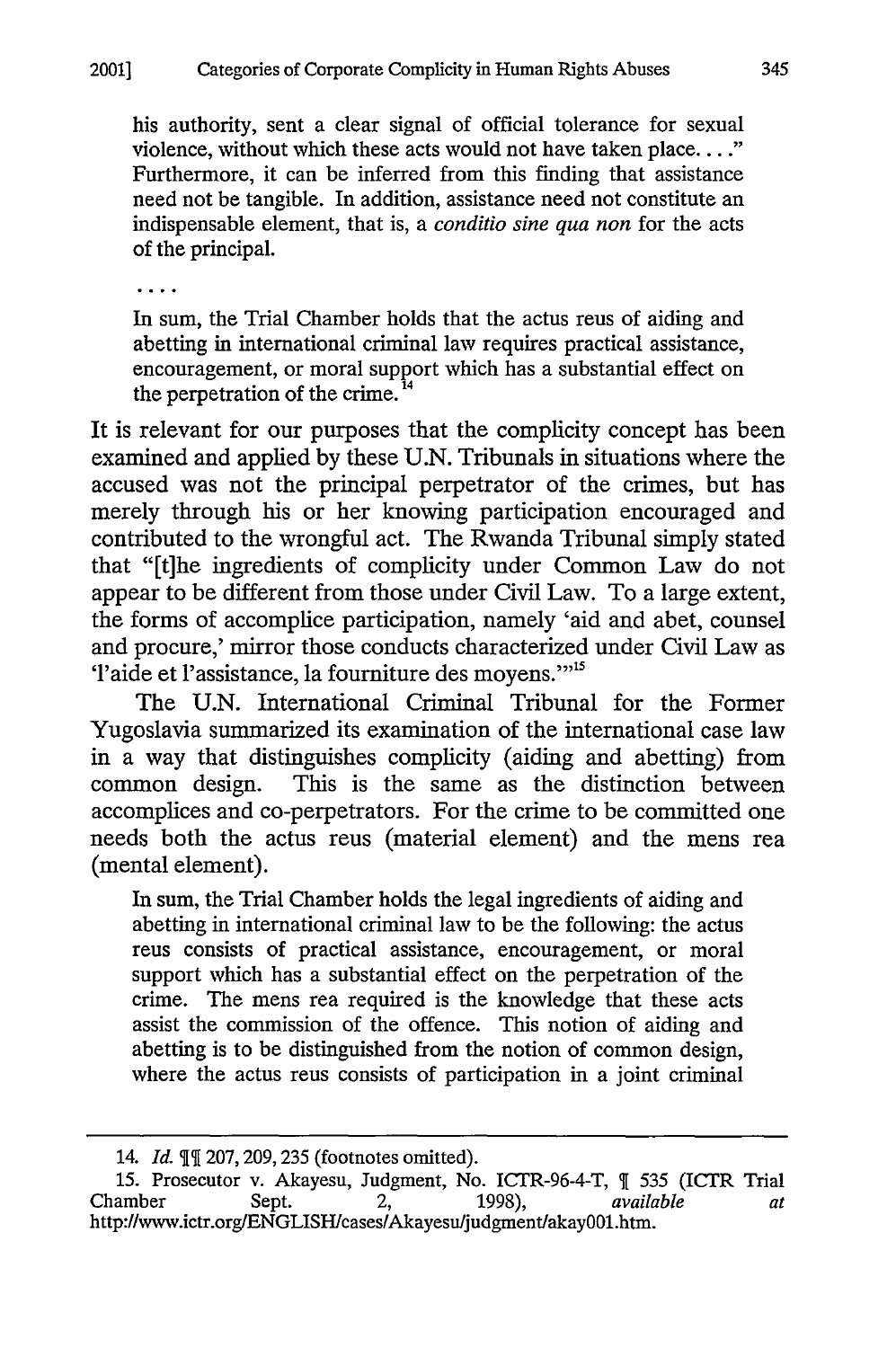enterprise and the mens rea required is intent to participate.<sup>16</sup>

What could this review of the international cases imply for the category of direct corporate complicity in human rights abuses? We could summarize our review by stating that, if we apply the same reasoning to corporations, a corporation will be directly complicit in human rights abuses where it decides to participate through assistance in the commission of human rights abuses and that assistance contributes to the commission of the human rights abuses by another. The primary perpetrator does not necessarily have to have been found responsible in order for the corporate accomplice to be found liable for having contributed to those same human rights abuses. Nor need the corporation actually wish the results. It is enough if the corporation or its agents knew of the likely effects of their assistance.

## **M. Beneficial Corporate Complicity**

The notion of corporate complicity in human rights abuses is not confined to direct involvement in the execution of illegal acts **by** others. As mentioned earlier, complicity has also been used to describe the corporate position vis-à-vis government violations when the business *benefits* from human rights abuses committed **by** someone else.

The Danish Human Rights and Business Project combines the Confederation of Danish Industries, the Danish Centre for Human Rights and the Industrialization Fund for Developing Countries. Their report, *Defining the Scope of Business Responsibility for Human Rights Abroad,* sounds a warning to companies who benefit from human rights abuses.<sup>17</sup> The report labels this "indirect complicity" and takes as an example an oil company embroiled in litigation concerning forced labour:

In the modern world, the decisions taken by a business can have major implications for lives and communities geographically and culturally remote, so businesses do have to be discerning in identifying their indirect connection to violations. For example, in the early 1990s several international oil companies undertook a

<sup>16.</sup> *Furundzija*, Judgment, ¶ 249.

<sup>17.</sup> *See* Human Rights & Business Project, *Defining the Scope of Business Responsibility for Human Rights Abroad, available at* http://www.humanrights.dk/humanrightsbusiness/index.html (last visited Aug. 31, 2001).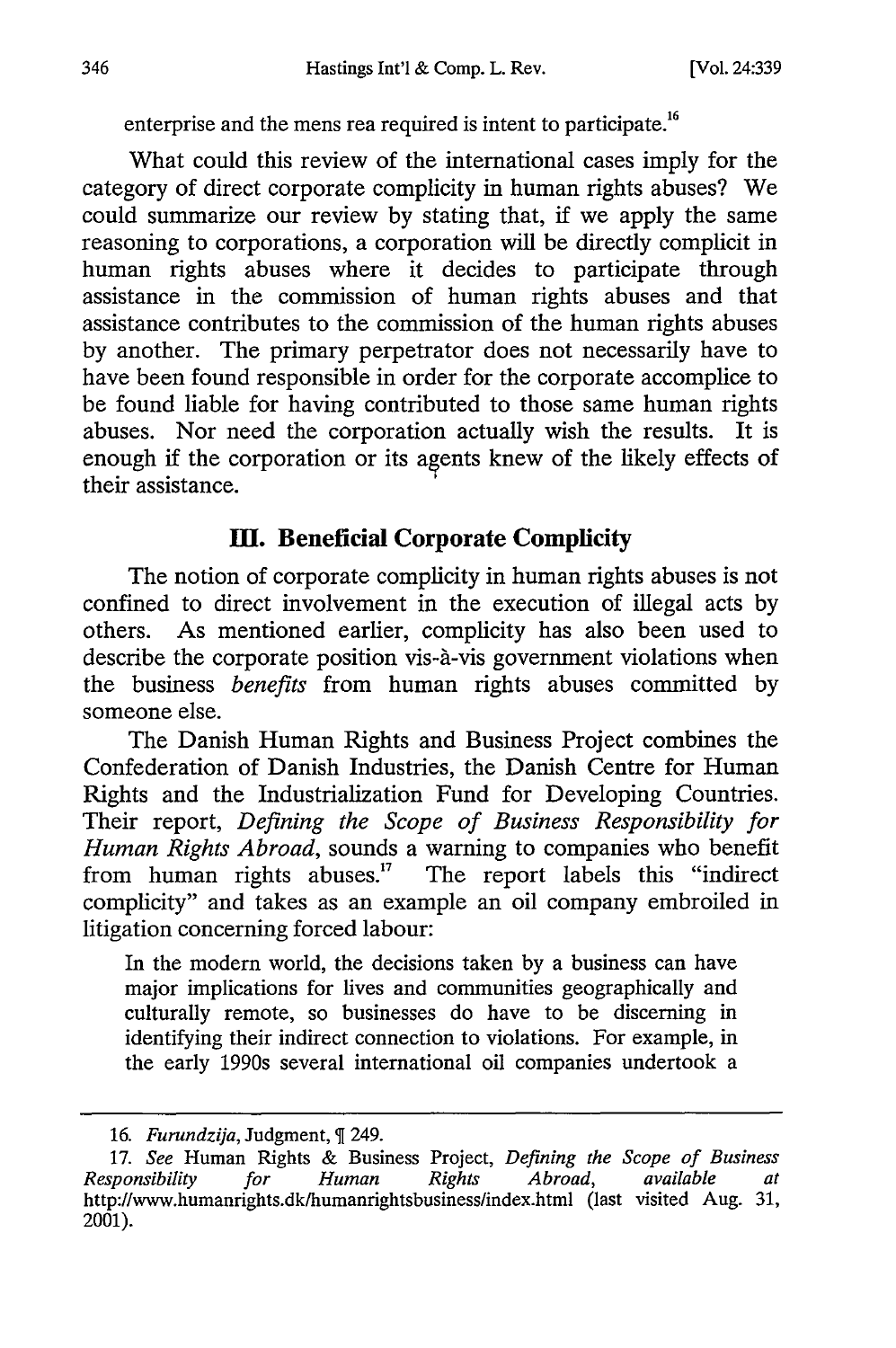joint venture with the Burmese government and the state oil company, Myanma Oil and Gas Enterprise (MOGE). MOGE assumed responsibility for providing labour and security for the construction of a gas pipeline for the project. Allegations later emerged that forced labour and child labour were used to construct the pipeline, and that other violations, including torture, and forced relocation, occurred in MOGE's operations to clear the area and provide security. Although the main Western partner, Unocal, did not directly carry out these purported violations itself, because of its involvement in the project, its liability for acting in concert with the Burmese government and MOGE in breaching universally recognised human rights standards is now under consideration in the United States District Court of California *[Nat'l Coalition Gov't of the Union of Burma v. Unocal Inc.,* 176 F.R.D. 329 (N.D. Cal. 1997)]. Businesses must, therefore, be alert to the extent to which they can be indirectly complicit in human rights violations.<sup>18</sup>

This case is currently under appeal,'the complaints against the oil company having been rejected in August 2000. Whether or not the U.S. courts ultimately find complicity in this case, the labels of "indirect" or "beneficial" complicity appear likely to be applied where companies knowingly benefit from human rights abuses. In a more recent case, a complaint has been filed against Exxon Mobil regarding activity in Aceh, Indonesia. The complaint filed in the U.S. District Court for the District of Columbia on June 11, 2001, specifically asks the court to enjoin "Defendants from further engaging in human rights abuses against Plaintiffs and their fellow villagers in complicity with the Indonesian Government and military."<sup>19</sup>

Violations committed by security forces such as the suppression of peaceful protest against business activities or use of repressive measures while guarding company facilities are often cited in this context. What is important for present purposes is the sense that, where human rights violations occur in the context of a business operation, the business need not *cause* the harm for it to become tainted by the abuses. This is the danger that is being warned against.

#### **IV. Silent Complicity**

The notion of silent complicity reflects the expectation on

**<sup>18.</sup>** *Id.* at **13.**

**<sup>19.</sup>** For full text of the complaint, see http://www.laborrights.org (last updated Aug. **31,2001).**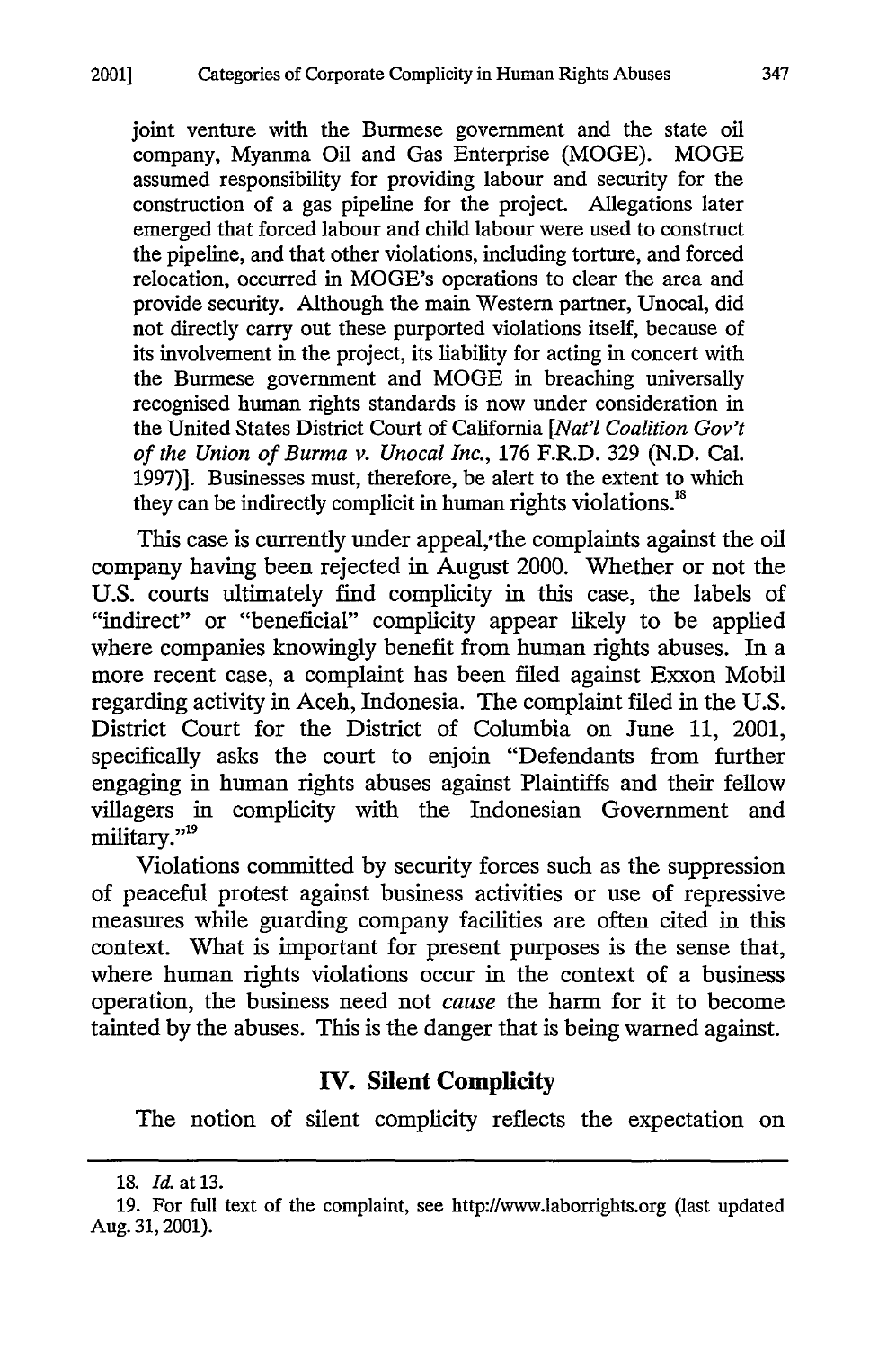companies that they raise systematic or continuous human rights abuses with the appropriate authorities. Indeed, it reflects the growing acceptance within companies that there is something culpable about failing to exercise influence in such circumstances.

The comprehensive report by Chris Avery, *Business and Human Rights in a Time of Change,* refers to the approach of Sir Geoffrey Chandler (Chair of the Amnesty International (UK) Business Group) who has stated that "Silence or inaction will be seen to provide comfort to oppression and may be adjudged complicity.... Silence is not neutrality. To do nothing is not an option."<sup>20</sup>

Whether or not such silent complicity would give rise to a finding of a breach of legal obligation against a company in a court of law, it has become increasingly clear that the moral dimension of corporate action or inaction has taken on significant importance. For example, according to the Ethical Investment Research Information Service, ethical investors "are becoming less concerned about where a company operates, and more concerned about the positive steps that are being taken to prevent complicity in violations and to further human rights actively."<sup>21</sup> Similarly, shareholder resolutions may put pressure on chief executives to raise with the authorities issues regarding human rights defenders or labour activists who have been imprisoned, even in the absence of any legal obligation on the company to do so. $2^2$  The clear recommendation in the literature designed to assist companies is that a narrow reading of complicity does not meet today's expectations, particularly in situations where there is little trust in government and security forces.

The importance of avoiding accusations of silent complicity is considered by some to be central to sensible risk management in this area. "TNCs operating in countries with repressive and corrupt governments are at particular risk of criticism from a wide range of stakeholders for complicity, tacit or active, in human rights abuses perpetrated by the state."<sup>23</sup>

The manual *Human Rights: Is it Any of Your Business?* contains a key element for any corporate human rights strategy. This recommendation makes it clear that the limits of silent complicity will

<sup>20.</sup> CHRISTOPHER L. AVERY, **BUSINESS** AND **HUMAN** RIGHTS **IN A** TIME OF **CHANGE** 22 (2000) (quoting Sir Geoffrey Chandler).

<sup>21.</sup> AI & PWBF, *supra* note 2, at 70; *see generally* http://www.eiris.org (last visited Aug. 31, 2001).

<sup>22.</sup> AI & PWBF, *supra* note 2, at 68-70.

<sup>23.</sup> *Id.* at 24; *see also id.* at 11, 15, **38,** 45, 82.